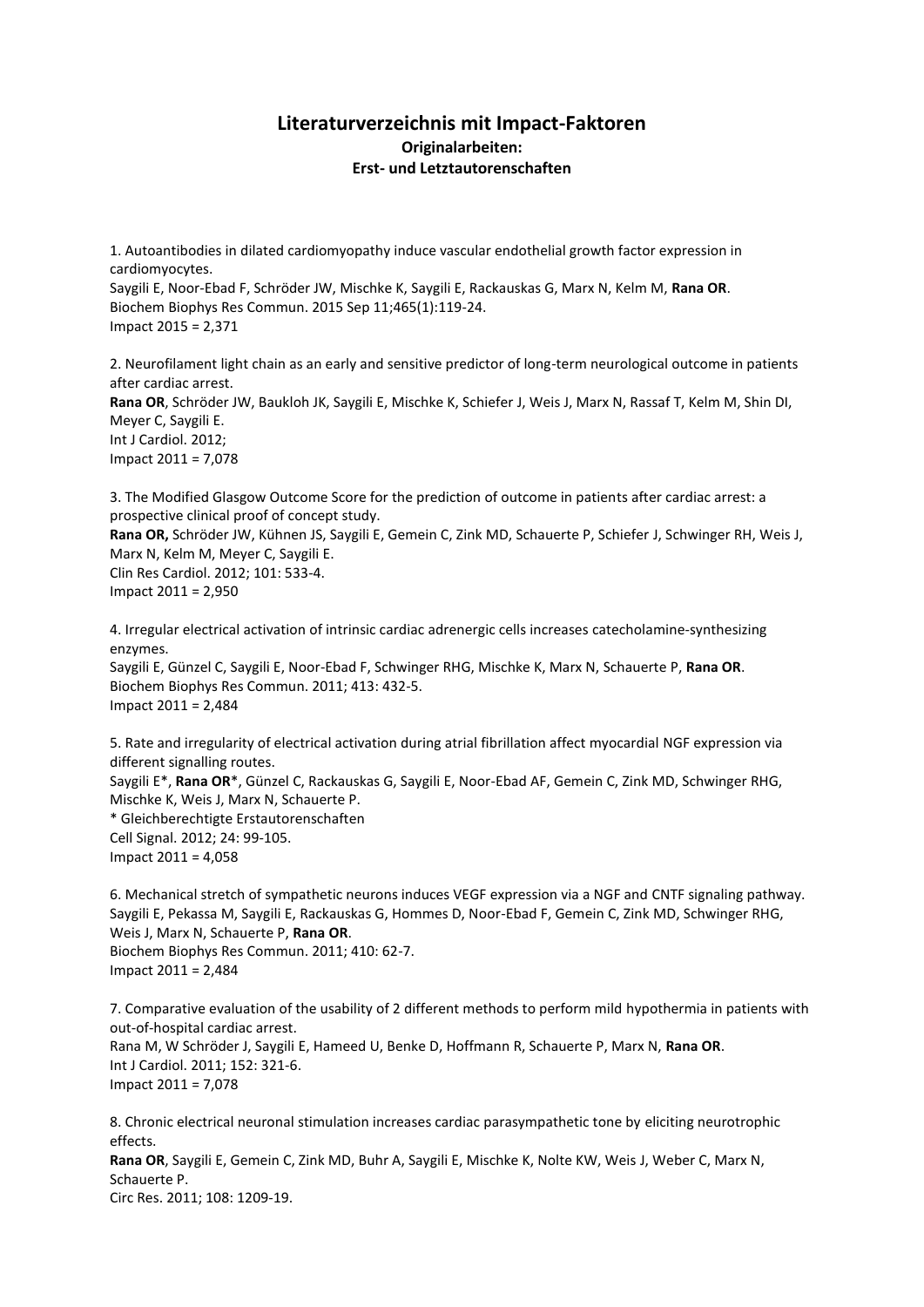Impact 2011 = 9,489

9. Sympathetic neurons express and secrete MMP-2 and MT1-MMP to control nerve sprouting via pro-NGF conversion. Saygili E, Schauerte P, Pekassa M, Saygili E, Rackauskas G, Schwinger RHG, Weis J, Weber C, Marx N, **Rana OR**. Cell Mol Neurobiol. 2011 Jan;31(1):17-25. Impact 2011 = 1,969

10. Acetylcholine as an age-dependent non-neuronal source in the heart. **Rana OR**, Schauerte P, Kluttig R, Schröder JW, Koenen RR, Weber C, Nolte KW, Weis J, Hoffmann R, Marx N, Saygili E. Auton Neurosci. 2010; 156: 82-9. Impact 2010 = 1,671

11. Electrical stimulation of sympathetic neurons induces autocrine/paracrine effects of NGF mediated by TrkA. Saygili E, Schauerte P, Küppers F, Heck L, Weis J, Weber C, Schwinger RHG, Hoffmann R, Schröder JW, Marx N, **Rana OR**.

J Mol Cell Cardiol. 2010; 49: 79-87. Impact 2010 = 5,499

12. Mechanical stretch induces nerve sprouting in rat sympathetic neurocytes. **Rana OR**, Schauerte P, Hommes D, Schwinger RHG, Schröder JW, Hoffmann R, Saygili E. Auton Neurosci. 2010; 155: 25-32. Impact 2010 = 1,671

13. Augmentation of left ventricular contractility by cardiac sympathetic neural stimulation. Meyer C\*, **Rana OR**\*, Saygili E, Gemein C, Becker M, Nolte KW, Weis J, Schimpf T, Knackstedt C, Mischke K, Hoffmann R, Kelm M, Pauza D, Schauerte P. \* Gleichberechtigte Erstautorenschaften Circulation. 2010; 121: 1286-94. Impact 2010 = 14,429

14. The angiotensin-calcineurin-NFAT pathway mediates stretch-induced up-regulation of matrix metalloproteinases-2/-9 in atrial myocytes. Saygili E\*, **Rana OR**\*, Meyer C, Gemein C, Andrzejewski MG, Ludwig A, Weber C, Schotten U, Krüttgen A, Weis J, Schwinger RHG, Mischke K, Rassaf T, Kelm M, Schauerte P. \* Gleichberechtigte Erstautorenschaften Basic Res Cardiol. 2009; 104: 435-48. Impact 2009 = 5,973

15. Regulation of nerve growth factor in the heart: the role of the calcineurin-NFAT pathway. **Rana OR**, Saygili E, Meyer C, Gemein C, Krüttgen A, Andrzejewski MG, Ludwig A, Schotten U, Schwinger RH, Weber C, Weis J, Mischke K, Rassaf T, Kelm M, Schauerte P. J Mol Cell Cardiol. 2009; 46: 568-78. Impact 2009 = 4,965

16. A simple device to apply equibiaxial strain to cells cultured on flexible membranes. **Rana OR**, Zobel C, Saygili E, Brixius K, Gramley F, Schimpf T, Mischke K, Frechen D, Knackstedt C, Schwinger RHG, Schauerte P, Saygili E. Am J Physiol Heart Circ Physiol. 2008; 294: 532-40. Impact 2008 = 3,643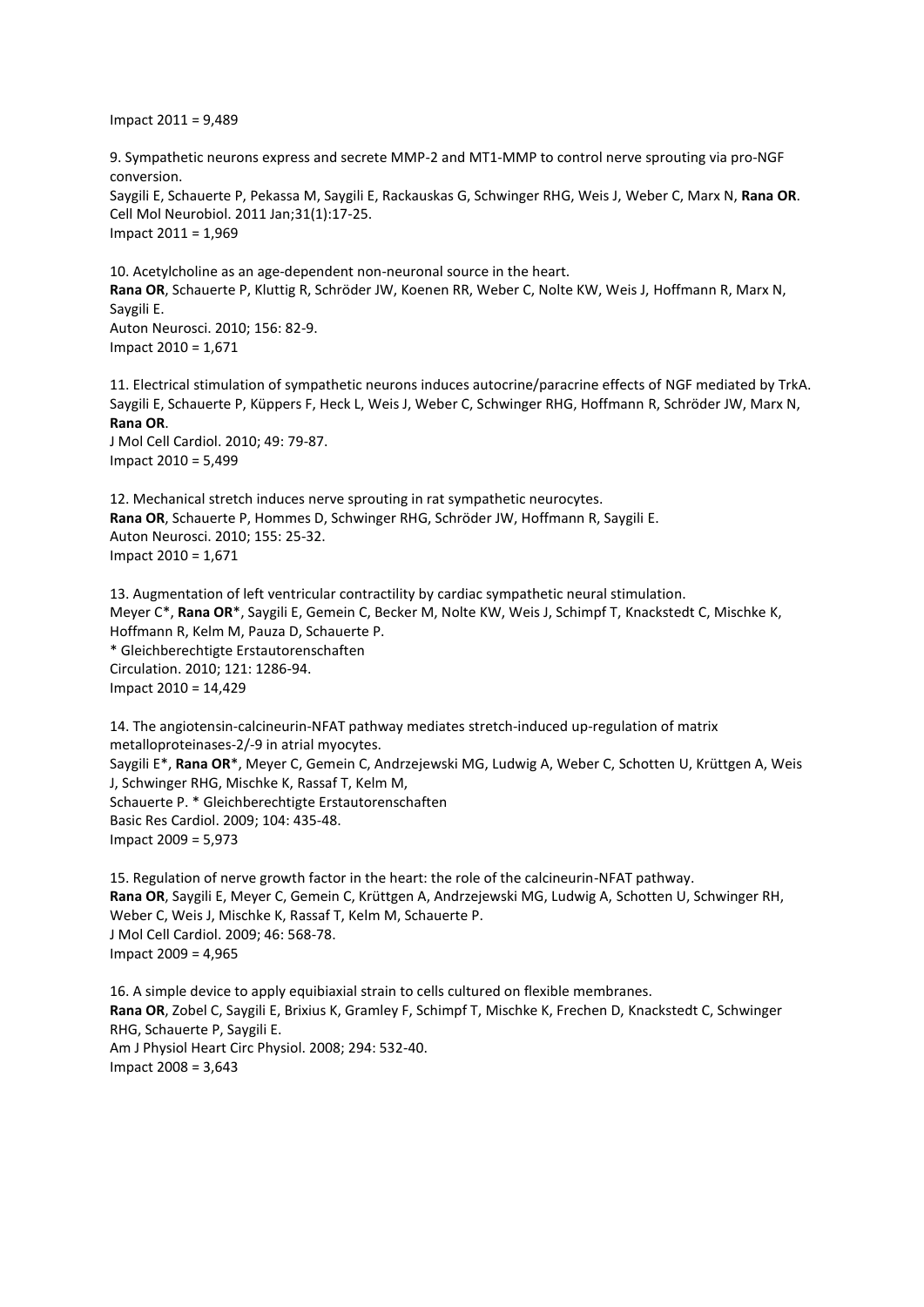## **Co-Autorenschaften**

1. Age-related regional differences in cardiac nerve growth factor expression. Saygili E, Kluttig R, **Rana OR**, Saygili E, Gemein C, Zink MD, Rackauskas G, Weis J, Schwinger RHG, Marx N, Schauerte P. Age (Dordr). 2012; 34: 659-67. Impact 2011 = 3,948

2. Electrical remodelling in cardiac resynchronization therapy: decrease in intrinsic QRS duration. Mischke K, Knackstedt C, Fache K, Reith S, **Rana O**, Saygili E, Gemein C, Becker M, Marx N, Schauerte P. Acta Cardiol. 2011; 66: 175-80. Impact 2011 = 0,605

3. Hyperoxic chemoreflex sensitivity is impaired in patients with neurocardiogenic syncope. Meyer C, **Rana OR**, Saygili E, Ozüyaman B, Latz K, Rassaf T, Kelm M, Schauerte P. Int J Cardiol. 2010; 142: 38-43. Impact 2010 = 6,802

4. Chronic augmentation of the parasympathetic tone to the atrioventricular node: a nonthoracotomy neurostimulation technique for ventricular rate control during atrial fibrillation. Mischke K, Zarse M, Schmid M, Gemein C, Hatam N, Spillner J, Dohmen G, **Rana O**, Saygili E, Knackstedt C, Weis J, Pauza D, Bianchi S, Schauerte P. J Cardiovasc Electrophysiol. 2010; 21: 193-9. Impact 2010 = 3,288

5. Targeting of cardiac autonomic plexus for modulation of intracardiac neural tone. Gemein C, Schauerte P, Hatam N, **Rana OR**, Saygili E, Meyer C, Eickholt C, Schmid M, Knackstedt C, Zarse M, Mischke K. Europace. 2009; 11: 1090-6. Impact 2009 = 1,871

6. Age-related atrial fibrosis. Gramley F, Lorenzen J, Knackstedt C, **Rana OR**, Saygili E, Frechen D, Stanzel S, Pezzella F, Koellensperger E, Weiss C, Münzel T, Schauerte P. Age (Dordr). 2009; 31: 27-38. Impact 2009 = 5,839

7. Losartan prevents stretch-induced electrical remodeling in cultured atrial neonatal myocytes. Saygili E, **Rana OR**, Saygili E, Reuter H, Frank K, Schwinger RHG, Müller-Ehmsen J, Zobel C. Am J Physiol Heart Circ Physiol. 2007; 292: 2898-905. Impact 2007 = 3,973

8. Mechanisms of Ca2+-dependent calcineurin activation in mechanical stretch-induced hypertrophy. Zobel C, **Rana OR**, Saygili E, Bölck B, Saygili E, Diedrichs H, Reuter H, Frank K, Müller-Ehmsen J, Pfitzer G, Schwinger RH. Cardiology. 2007; 107: 281-90. Impact 2007 = 1,701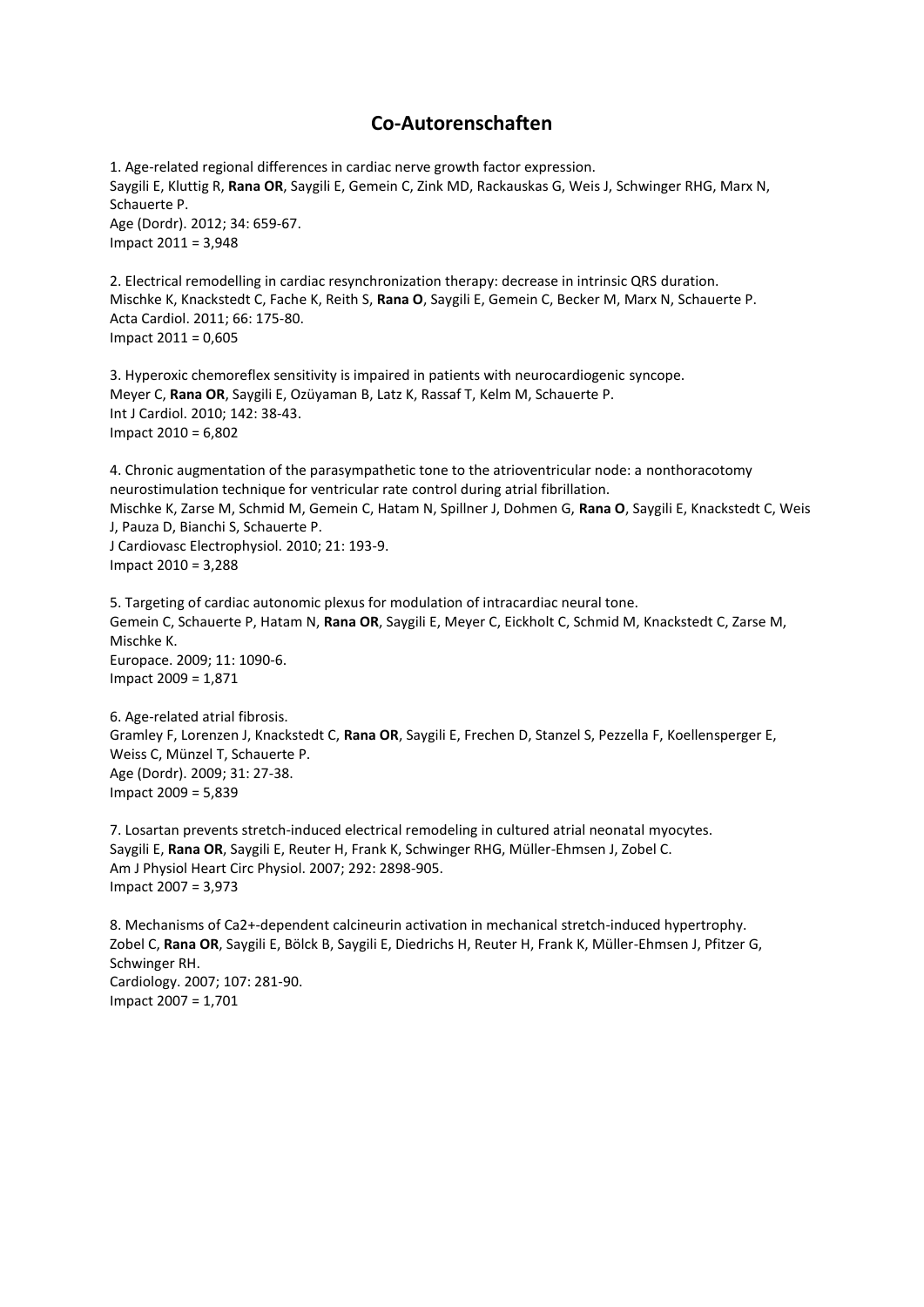#### **Reviews**

1. Takotsubo Cardiomyopathy: What we have Learned in the Last 25 Years? (A Comparative Literature Review). Said SM, Saygili E, **Rana OR**, Genz C, Hahn J, Bali R, Varshney S, Albouaini K, Prondzinsky R, Braun-Dullaeus RC. Curr Cardiol Rev. 2016;12(4):297-303.

2. Biochemical markers and somatosensory evoked potentials in patients after cardiac arrest: the role of neurological outcome scores. **Rana OR**, Saygili E, Schiefer J, Marx N, Schauerte P. J Neurol Sci. 2011; 305: 80-4. Impact 2011 = 2,353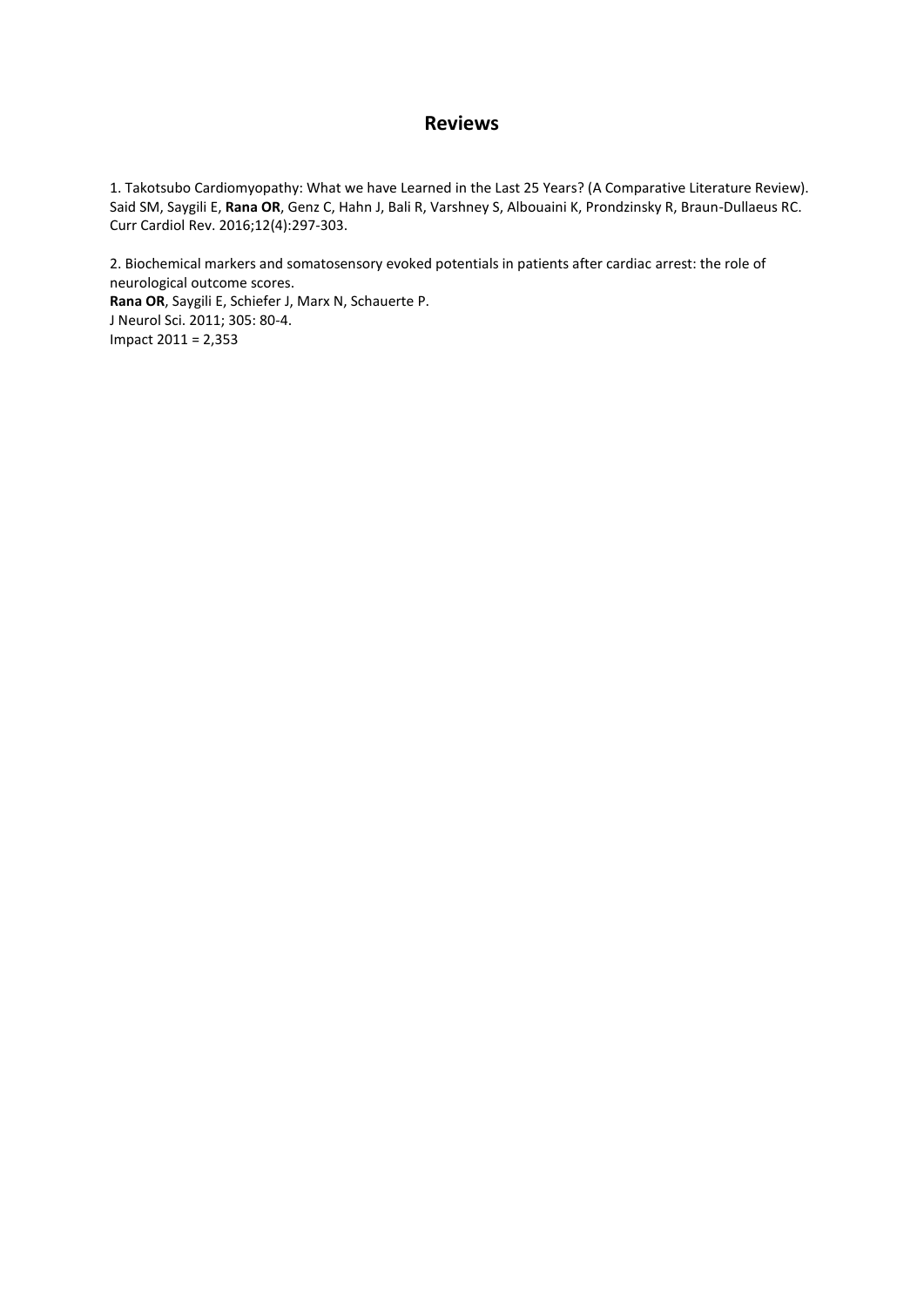# **Poster-Präsentationen**

1. Neurofilament as an early and sensitive predictor of long-term outcome in patients after cardiac arrest **O.R. Rana**, J. Schröder, E. Saygili, N. Marx, M. Kelm, C. Meyer, E. Saygili. (78. Jahrestagung DGK Mannheim April 2012, P391)

2. Autoantibodies in dilated cardiomyopathy control VEGF expression in ventricular myocytes.

E. Saygili, F. Noor-Ebad, E. Saygili, K. Mischke, J. Weis, N. Marx, P. Schauerte, **O.R. Rana**.

(35. Herbsttagung der Deutschen Gesellschaft für Kardiologie in Düsseldorf, Okt 2011, P204)

3. Irregular electrical activation of intrinsic cardiac adrenergic cells increases catecholamine-synthesizing enzymes.

E. Saygili, C. Günzel, E. Saygili, F. Noor-Ebad, G. Rackauskas, N. Marx, P. Schauerte, **O.R. Rana**. (35. Herbsttagung der Deutschen Gesellschaft für Kardiologie in Düsseldorf, Okt 2011, P201)

4. Electrical Induction Of Vascular Endothelial Growth Factor Expression In Ventricular Cardiomyocytes: A Novel Approach To Induce Angiogenesis.

G. Rackauskas, E. Saygili, **O.R. Rana**, E. Saygili, A. Laucevicius, N. Marx, P. Schauerte. (Heart Rhythm 2011 – 32. Ann. Scientific Sessions, San Francisco, USA, PO6-99)

5. Signaling routes in an in-vitro model of ventricular arrhythmia: The role of NGF and endothelin-1. E. Saygili, **O. R. Rana**, C. Günzel, G. Rackauskas, E. Saygili, A. F. Noor-Ebad, R. H. G. Schwinger, N. Marx, P. Schauerte.

(77. Jahrestagung Deutschen Gesellschaft für Kardiologie in Mannheim, April 2011, P1590)

6. Mechanical stretch of sympathetic neurons increases VEGF expression via a NGF signaling pathway.

E. Saygili, **O. R. Rana**, E. Saygili, D. Hommes, R. H. G. Schwinger, N. Marx, P. Schauerte.

(77. Jahrestagung Deutschen Gesellschaft für Kardiologie in Mannheim, April 2011, P644)

7. Chronic Electrical Neuronal Stimulation Increases Cardiac Parasympathetic Tone by Eliciting Neurotrophic Effects: an in vivo and in vitro Study.

**O. R. Rana**, E. Saygili, A. Buhr, E. Saygili, C. Gemein, K. Mischke, N. Marx, P. Schauerte. (34. Herbsttagung der Deutschen Gesellschaft für Kardiologie in Nürnberg, Okt 2010, PP74) - Hugo von Ziemsen Preis: 1. Platz

8. Monitoring der Elektrodenimpedanz während Slow pathway-Ablation/Modulation bei Patienten mit atrioventrikulärer nodaler Reentrytachykardie (AVNRT) zur Lagedetektion des Ablationskatheters. K.-M. Lee, F. Neweling, C. Gemein, A. Napp, M. Zink, **O. R. Rana**, K. Mischke, N. Marx, P. Schauerte. (34. Herbsttagung der Deutschen Gesellschaft für Kardiologie in Nürnberg, Okt 2010, P449)

9. Sympathetic Neurons Express and Secrete Matrix Metellaoproteinases- 2/-9 to control nerve sprouting via pro-NGF conversion.

E. Saygili, P. Schauerte, M. Pekassa, G. Rackauskas, E. Saygili, D. Benke, J. Schröder, **O. R. Rana**. (76. Jahrestagung Deutschen Gesellschaft für Kardiologie in Mannheim ,April 2010, P436)

10. Mechanisms of catheter-based modulation of intrinsic parasympathetic intra-cardiac ganglionated plexi by high frequency electrical stimulation.

**O. R. Rana**, E. Saygili, J. Schröder, A. Buhr, C. Gemein, P. Schauerte.

(76. Jahrestagung Deutschen Gesellschaft für Kardiologie in Mannheim, April 2010, P437)

11. Functional and morphological identification of distinct sympathetic neural structures which modulate left ventricular function.

C. Meyer, **O. R. Rana**, E. Saygili, T. Schimpf, C. Knackstedt, K. Mischke, R. Hoffmann, M. Kelm, P. Schauerte. (Heart Rhythm Society, Mai 2009 – 30. Annual Scientific Sessions at Boston, USA, Vol 6, Issue 5S, PO05-98)

12. Morphologische und funktionelle Charakterisierung kardialer Nervenstrukturen zur transvaskulären Modulation der linksventrikulären Inotropie.

C. Meyer, **O. R. Rana**, E. Saygili, M. Becker, C. Knackstedt, R. Hoffmann, K. Mischke, M. Kelm, P. Schauerte.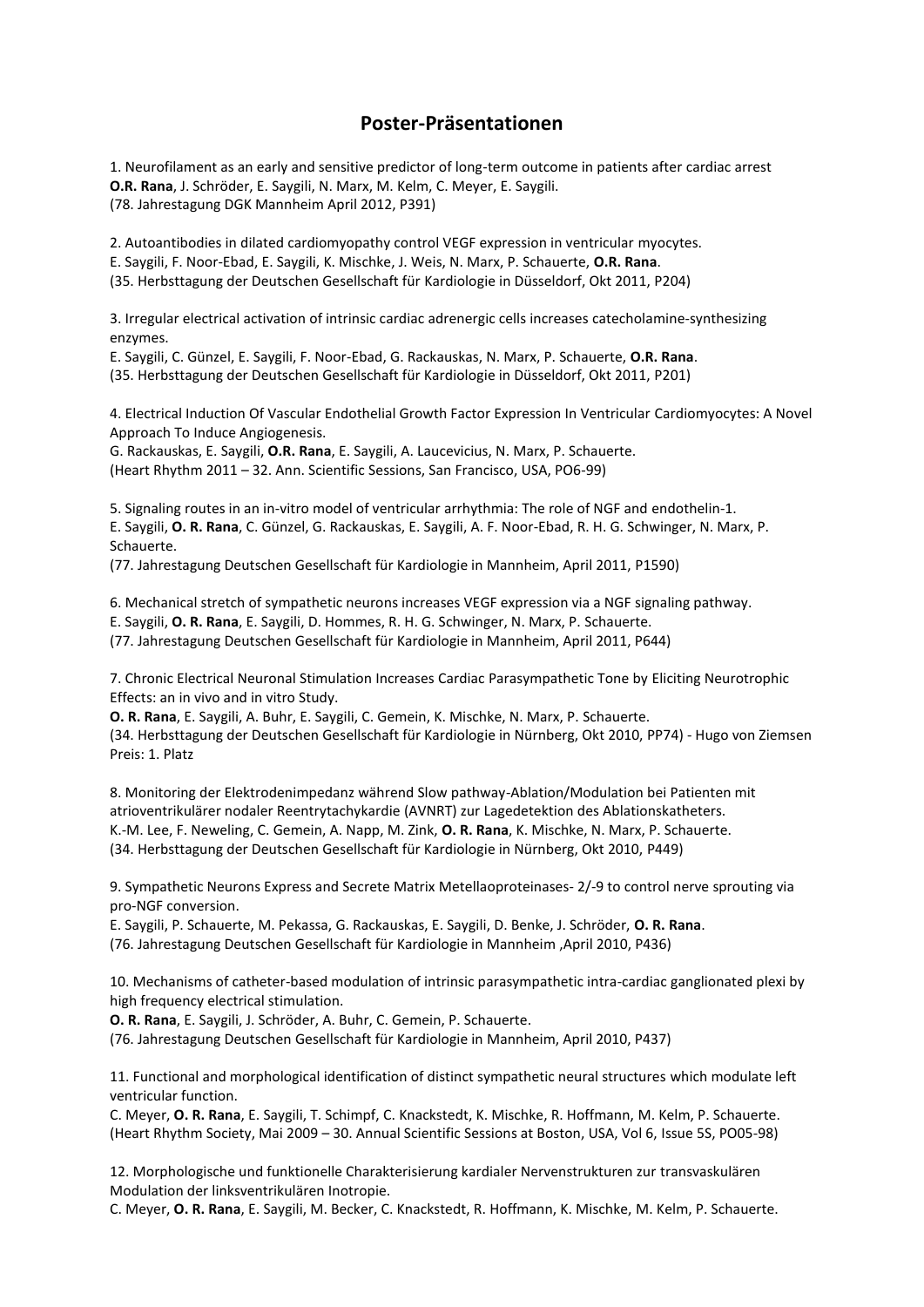(75. Jahrestagung Deutschen Gesellschaft für Kardiologie in Mannheim, April 2009, P450)

13. Einfluss hochfrequenter elektrischer Felder auf Morphologie und Funktion intrinsischer kardialen parasympathischer Ganglienzellen: Eine neue Form der myoneuralen Interaktion? **O. R. Rana**, E. Saygili, A. Buhr, C. Meyer, K. Mischke, T. Rassaf, M. Kelm, P. Schauerte. (75. Jahrestagung Deutschen Gesellschaft für Kardiologie in Mannheim, April 2009, P681)

14. Einfluss von Hochfrequenter Elektrischer Stimulation auf Neurotrophe Faktoren bei Sympathischen Nervenzellen und Vorhofkardiomyozyten.

E. Saygili, **O. R. Rana**, F. Küppers, L. Heck, C. Meyer, K. Mischke, T. Rassaf, M. Kelm, P. Schauerte. (75. Jahrestagung Deutschen Gesellschaft für Kardiologie in Mannheim, April 2009, P682)

15. Kontinuierliche Neurostimulation bei chronischem Vorhofflimmern mittels endokardialer Elektrode. K. Mischke, C. Gemein, M. Zarse, M. Schmid, N. Hatam, **O. R. Rana**, E. Saygili, C. Eickholt, C. Meyer, C. Knackstedt, M. Kelm, P. Schauerte. (75. Jahrestagung Deutschen Gesellschaft für Kardiologie in Mannheim, April 2009, P984)

16. Hochfrequente Elektrische Stimulation von Sympathischen Nervenzellen führt zu Nerve Sprouting durch Ausschüttung von Nerve Growth Factor.

E. Saygili, F. Küppers, **O. R. Rana**, C. Meyer, M. Kelm, P. Schauerte. (32. Herbsttagung der Deutschen Gesellschaft für Kardiologie in Hamburg, Okt. 2008, Z77) - Hugo von Ziemsen Preis: 1. Platz

17. Einfluss hochfrequenter elektrischer Felder auf Morphologie und Funktion intrinsischer kardialer parasympathischer Ganglienzellen: Eine neue Form der myoneuralen Interaktion? A. Buhr, **O. R. Rana**, E. Saygili, C. Meyer, M. Kelm, P. Schauerte. (32. Herbsttagung der Deutschen Gesellschaft für Kardiologie in Hamburg, Okt. 2008, P104)

18. Mechanische Dehnung von Neonatalen Rattenkardiomyozyten führt neben einer downregulation von Nerve growth factor zu Veränderungen der Tyrosin Kinase Rezeptoren. D. Hommes, **O. R. Rana**, E. Saygili, C. Meyer, M. Kelm, P. Schauerte. (32. Herbsttagung der Deutschen Gesellschaft für Kardiologie in Hamburg, Okt. 2008, P137)

19. Kardiomyozyten als nicht neuronale Acetylcholinquelle. R. Kluttig, **O. R. Rana,** E. Saygili, C. Meyer, M. Kelm, P. Schauerte. (32. Herbsttagung der Deutschen Gesellschaft für Kardiologie in Hamburg, Okt. 2008, P147)

20. Implantierbarer kardialer Neurostimulator zu Frequenzkontrolle bei chronischem Vorhofflimmern. K. Mischke, M. Zarse, M. Schmid, N. Hatam, Chr. Eickholt, **O. R. Rana**, E. Saygili, Chr. Gemein, C. Meyer, C. Knackstedt, T. Schimpf, K. Latz, P. Hanrath, M. Kelm, P. Schauerte. (74. Jahrestagung Deutschen Gesellschaft für Kardiologie in Mannheim, April 2008, P205)

21. Die durch Dehnung induzierte Downregulation von Nerve growth factor in Rattenkardiomyozyten wird über den Calcineurin-NFAT pathway vermittelt.

**O. R. Rana**, E. Saygili, C. Meyer, U. Schotten, A. Krüttgen, K. Nolte, J. Weis, M. Kelm, P. Schauerte. (74. Jahrestagung Deutschen Gesellschaft für Kardiologie in Mannheim, April 2008, P1234)